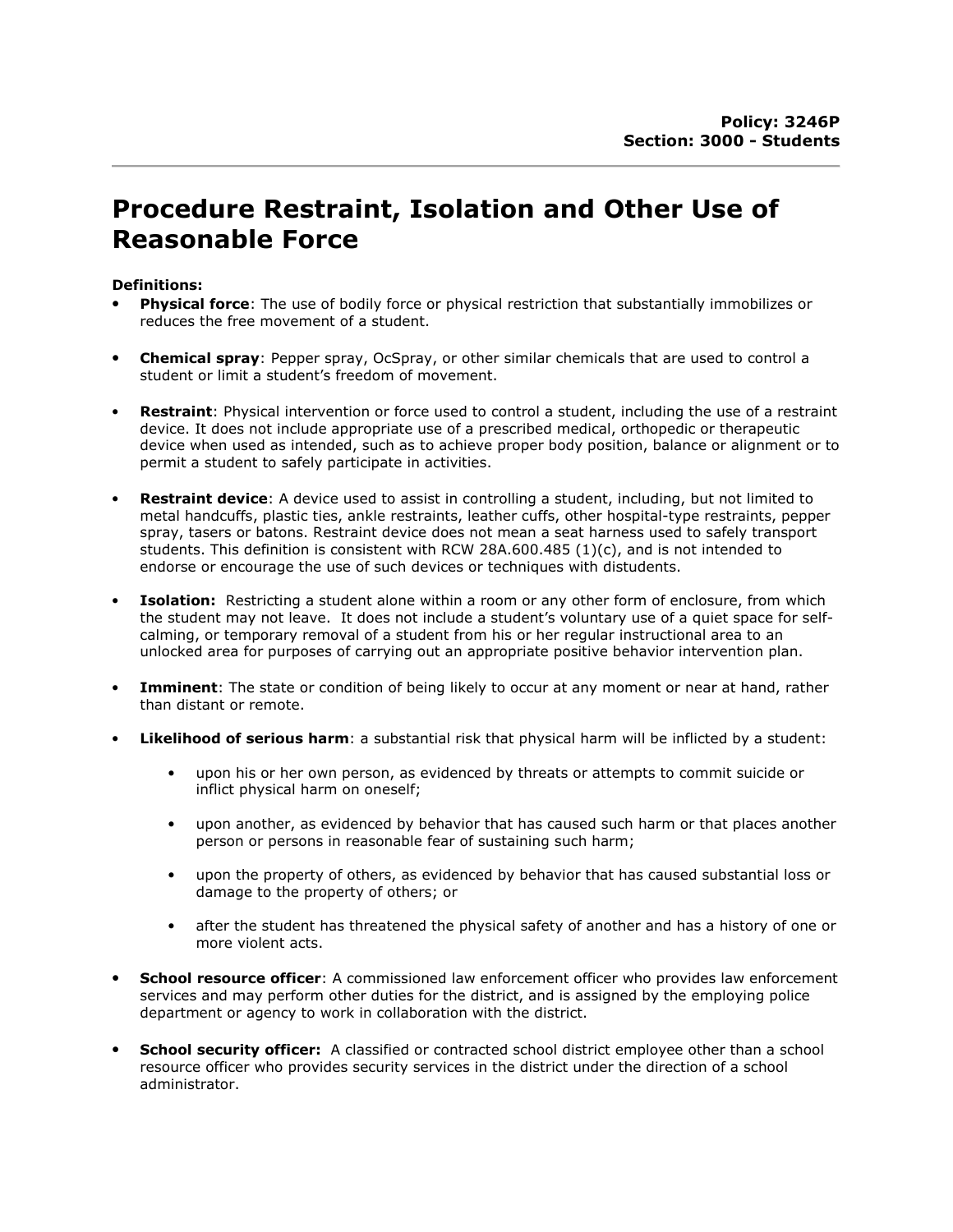- **School police officer:** An employee of the school district responsible for security services in the district under the direction of a school administrator, but who also is a commissioned officer.
- **De-escalation**: The use of positive interventions and other district-approved strategies to defuse a student who has lost self-control, is non-compliant or is demonstrating unacceptable behavior. These strategies address behavior that is dangerous, disruptive or otherwise impedes the learning of a student or others.

#### Use of restraint, isolation, or other forms of reasonable force:

- Restraint, isolation, or other forms of reasonable force may be used to prevent or minimize imminent bodily harm to self or others, or, if de-escalation or other positive interventions fail or are inappropriate, to protect district property, where there is a likelihood of such serious harm occurring.
- Restraint, isolation, or other forms of reasonable physical force may be used when a student has caused a substantial loss or damage to the property of others, and the student's behavior poses a substantial risk that such property damage will be inflicted. Restraint devices may be used as needed to obtain possession of a known or reasonably-suspected weapon or other dangerous object on a person or within the control of a person.
- Consistent with the provisions found in chapter 392-172A WAC, nothing in this procedure precludes the use of restraint or isolation as part of a behavior intervention plan in an Individualized Education Program (IEP) or a Section 504 Plan, provided that the student requires more specific advanced educational planning and the parent/guardian agrees to the use of these techniques in writing.
- Restraint, isolation, or other forms of reasonable physical force will not be used as a form of discipline or punishment.
- Restraint, isolation, or other forms of reasonable physical force will not be used as an initial response to destruction of property, school disruption, refusal of the student to comply with school rules or a staff directive; or a verbal threat that does not constitute a threat of imminent bodily injury, unless other forms of de-escalation and positive interventions fail or are inappropriate.
- Restraint, isolation, or other forms of reasonable physical force should not be used as an intervention if the school employee, school resource officer or school security officer knows that the student has a health condition or physical problem and the condition or problem would be exacerbated by the use of such techniques.

#### Degree of force:

- Restraint, isolation, or other forms of reasonable physical force must not be continued if a determination is made by the staff member administering the restraint, isolation, or other forms of reasonable physical force that the student is no longer at risk of causing imminent bodily harm to himself/ herself or others or property.
- Restraint, isolation, or other forms of reasonable physical force must be administered in such a way so as to prevent or minimize physical harm to the student. If, at any time during the use of restraint, isolation, or other forms of reasonable physical force, the student demonstrates significant physical distress, the technique must be reduced immediately and, if necessary, school staff must take immediate steps to seek medical assistance.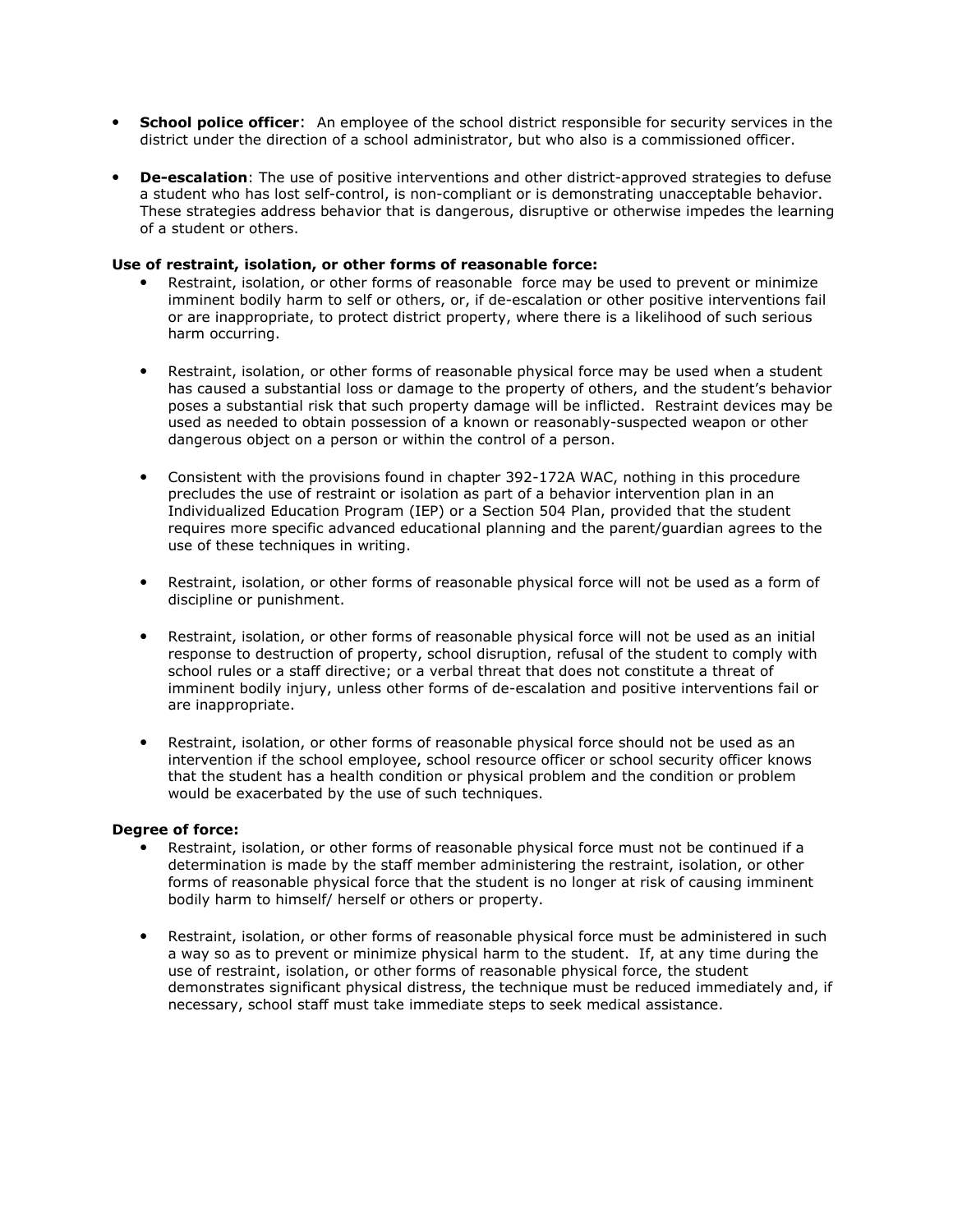### Monitoring:

An adult must continually monitor any student when restraint, isolation, or other forms of reasonable physical force is used. The monitoring must be conducted by direct observation of the student. Monitoring must include regularly evaluating the student for signs of physical distress.

### Post-incident notification and review with parent/guardian

Within twenty-four (24) hours following the use of restraint, isolation, or other forms of reasonable physical force with a student, the principal or designee must make a reasonable effort to verbally inform the student's parent or guardian of the incident. The principal or designee must also send written notification as soon as practical, but postmarked no later than five (5) business days after restraint, isolation, or other forms of reasonable physical force has been used with a student. If the school or district customarily provides the parent or guardian with school-related information in a language other than English, the written report must be provided to the parent or guardian in that language.

The principal or designee will review the incident with the student and the parent or guardian (though not necessarily at the same time) to address the behavior that precipitated the use of the technique and the appropriateness of the response. The principal or designee will review the incident with the staff person(s) who administered the restraint, isolation, or other forms of reasonable physical force to discuss whether proper procedures were followed and what staff training or support is needed to help the student avoid similar incidents.

IEPs and 504 plans will include the above procedures for notification of parents/guardians regarding the use of isolation and restraint on their student.

#### Incident report

Any school employee, school resource officer or school security officer who uses restraint, isolation, or other forms of reasonable physical force, as defined in this procedure, on a student during schoolsponsored instruction or activities, will inform the principal or a designee as soon as possible and within two (2) business days submit a written report of the incident to the district office. The written report will contain, at a minimum:

- The date and time of the incident;
- The name and job title of the staff member who administered the restraint, isolation, or other form of reasonable physical force;
- A description of the activity that led to the restraint, isolation, or other form of reasonable physical force;
- The type of restraint, isolation, or other forms of reasonable physical force used on the student, and the duration;
- Whether the student or staff was physically injured during incident involving restraint, isolation, or other forms of reasonable physical force;
- Any medical care provided to the student or staff; and
- Any recommendations for changing the nature or amount of resources available to the student and staff members in order to avoid similar incidents.

#### Resolution of concerns about the use of force incident

A student or his/her parent or guardian who has concerns regarding a specific incident involving restraint, isolation, or other forms of reasonable physical force may seek to resolve the concern by using the district's complaint process which is set forth in Policy 4220, Complaints Concerning Staff or Programs.

#### Providing parents/guardians with Restraint, Isolation, and Other Use of Reasonable Force policy

The district will make available to all parents/guardians of students the district's policy on Restraint, Isolation and Other Use of Reasonable Force. If the student has an IEP or 504 plan, the District will provide the parents/guardians a copy of the policy when the IEP or 504 plan is created.